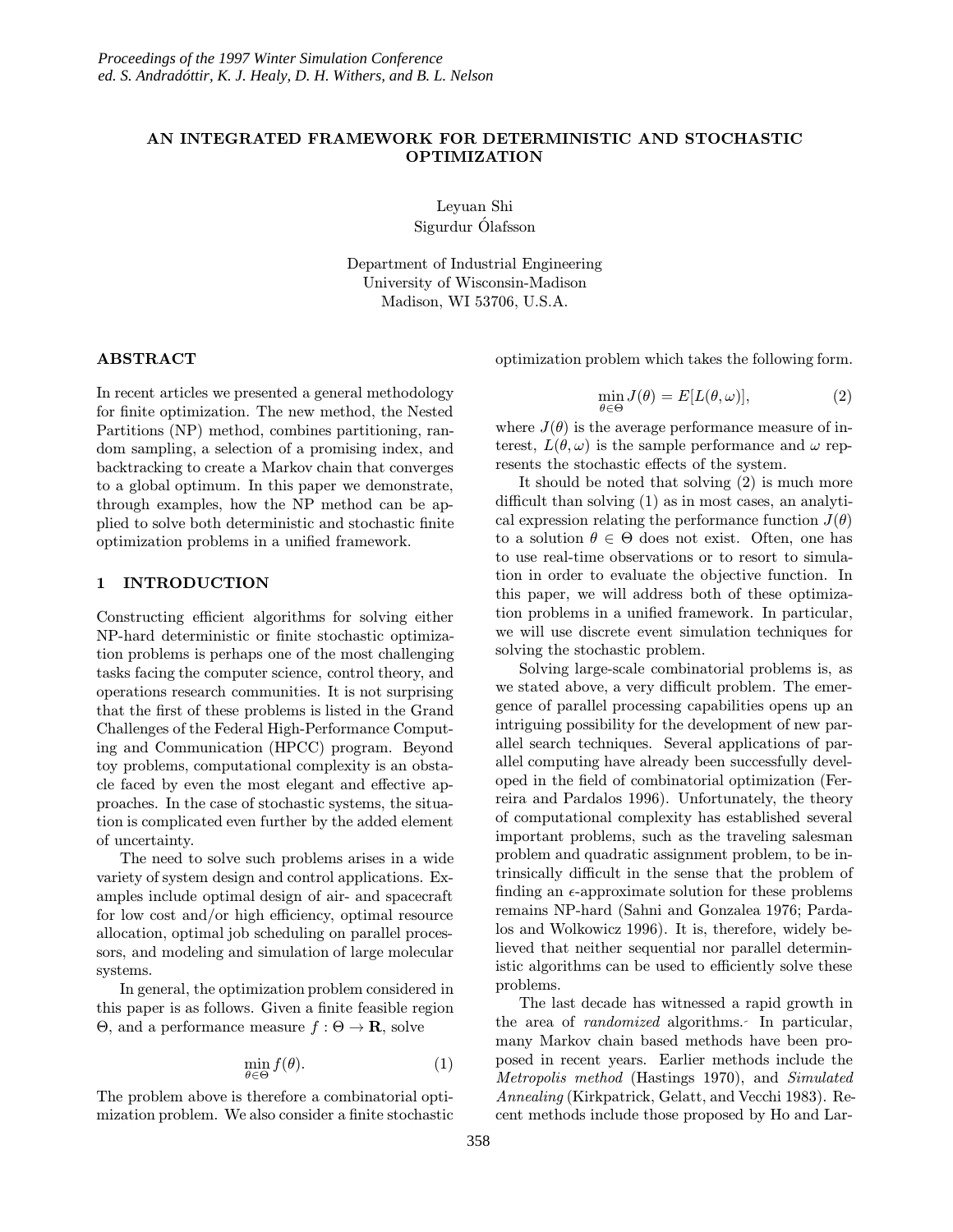son (1995), Ho, Sreenivas and Vakili (1992), Yan and Mukai (1992), Andradóttir (1995), and the Nested Partitions (NP) method (Shi and Ólafsson 1996a). The Metropolis method and simulated annealing are often used to solve combinatorial optimization problems. On the other hand, the methods proposed by Yan and Mukai, and Andradóttir, aim at solving discrete stochastic optimization problems. Our proposed NP method can be applied to both optimization problems. A notable feature of the NP method is that it combines global and local search in a natural way. It is also highly suitable for parallel computer structures.

This paper is organized as follows. Section 2 provides a generic NP algorithm for both deterministic and stochastic optimization. Section 3 discusses the implementation of the NP method to a well-known combinatorial problem, namely the Traveling Salesman Problem. Section 4 presents an application of the NP algorithm to a stochastic discrete optimization problem. Some conclusions are drawn in the final section.

### 2 THE NESTED PARTITIONS METHOD

Given a finite solution space  $\Theta$ , and a performance function denoted by either  $f(\theta)$  or  $J(\theta)$ , the Nested Partitions (NP) method can be briefly described as follows. In each iteration of the algorithm we assume that we have a region, i.e., a subset of  $\Theta$ , that is considered the most promising. We then partition this most promising region into  $M$  subregions and aggregate the entire surrounding region into one region. At each iteration, we therefore look at  $M + 1$  disjoint subsets of the feasible region  $\Theta$ . Each of these  $M + 1$  regions is *sampled* using some random sampling scheme, and for each region a promising index is calculated. These promising indices are then compared to determine which region is the most promising in the next iteration. If one of the subregions is found to be best, this subregion becomes the most promising region. However, if the surrounding region is found to be best, the algorithm backtracks and a larger region containing the current most promising region becomes the new most promising region. The new most promising region is then partitioned and sampled in a similar fashion.

In the first iteration we normally use the entire feasible region  $\Theta$  as the most promising region. Since the surrounding region is empty, we sample only from M regions in the first iteration, or in any iteration where  $\Theta$  is considered the most promising region. It is clear that since  $\Theta$  is finite, the partitioning can be continued until eventually all the regions are singletons and cannot be partitioned further. These regions



Figure 1: Partitioning Generated by the NP Method

are called regions of maximum depth, and more generally, we talk about the depth of any region. This is defined iteratively in the obvious manner, with Θ having depth 0 and so forth.

### 2.1 Simple Example

As an example, consider a feasible region which consists of 8 points  $\sigma_0 = \Theta = \{1, 2, 3, 4, 5, 6, 7, 8\}$ . In each iteration the current most promising region is partitioned into two disjoint sets, that is,  $M = 2$ (see Figure 1). At the first iteration,  $\sigma_0$  is the most promising region and its subregions  $\sigma_1 = \{1, 2, 3, 4\}$ and  $\sigma_2 = \{5, 6, 7, 8\}$  are sampled. Assume that the promising index for  $\sigma_1$  is better than for  $\sigma_2$ . We then select  $\sigma_1$  as the most promising region in the second iteration and further partition it to obtain  $\sigma_3 = \{1, 2\}$ and  $\sigma_4 = \{3, 4\}$ . In the second iteration,  $\sigma_3$ ,  $\sigma_4$ , and the surrounding region,  $\Theta \setminus \sigma_1 = \sigma_2$ , are sampled. If the promising index of  $\sigma_3$  is best, we then select  $\sigma_3$ to be the most promising region in the third iteration and partition it further into another two subregions  $\sigma_7 = \{1\}$  and  $\sigma_8 = \{2\}$ . On the other hand, if the promising index of the surrounding region,  $\sigma_2$ , is best, we backtrack and select  $\sigma_0$  as the most promising region in the third iteration. Now assume that  $\sigma_3$  is the most promising region. In the third iteration,  $\sigma_7$ ,  $\sigma_8$ , and the surrounding region,  $\sigma_0 \setminus \sigma_3$ , are sampled. If the promising index of  $\sigma_7$  is best, we select  $\sigma_7$  as the most promising region. If the promising index of the surrounding region is the best, we select  $\sigma_1$  as the most promising region. This proceeds until some stopping criterion is satisfied.

As the algorithm evolves, a sequence of the most promising regions  $\{\sigma(k)\}_{k=0}^{\infty}$  is generated. Here  $\sigma(k)$ is the most promising region in the  $k$ -th iteration. In Shi and Olafsson (1996a, 1996b), we have shown that  $\{\sigma(k)\}_{k=0}^{\infty}$  is a Markov chain which converges to a global optimum with probability one. In particular, we have shown that in the deterministic case  $\{\sigma(k)\}_{k=0}^{\infty}$  is a Markov chain with all global optima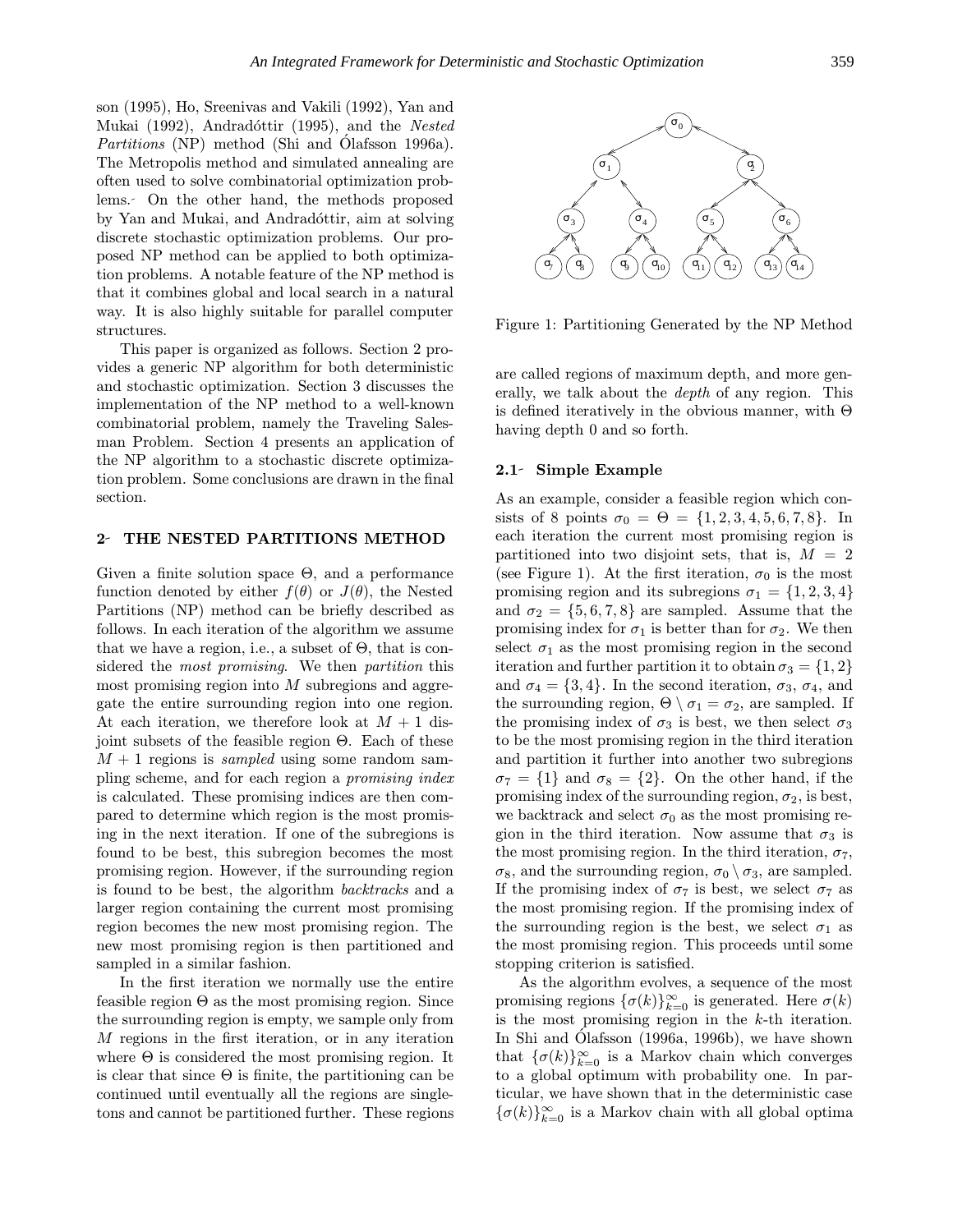as absorbing states, and  $\{\sigma(k)\}_{k=0}^{\infty}$  is ergodic in the stochastic case.

### 2.2 The Nested Partitions Algorithm

The general procedure of the NP algorithm is as follows.

## 1. Partitioning.

Partition the most promising region  $\sigma(k)$ , into  $M_{\sigma(k)}$  subregions  $\sigma_1(k), \ldots, \sigma_{M_{\sigma(k)}}(k)$ , and aggregate the surrounding region  $\Theta \setminus \sigma(k)$  into one region, denoted  $\sigma_{M_{\sigma(k)}+1}(k)$ .

If we reconsider the example in Section 2.1, we could, for example, have  $\sigma(k) = \sigma_4$ , so  $\sigma_1(k) =$  $\sigma_9, \sigma_2(k) = \sigma_{10} \text{ and } \sigma_3(k) = \sigma_0 \setminus \sigma_4 = \sigma_3 \cup \sigma_2.$ 

It should be noted that the partitioning scheme determines the state space of the Markov chain and should be fixed during implementation of the method. This means that if a region is selected repeatedly as the most promising region, then the same partitioning rule should be applied to the region each time.

## 2. Sampling.

Randomly sample  $N_i$  points from each of the regions  $\sigma_j(k)$ ,  $j = 1, 2, ..., M_{\sigma(k)} + 1$ ,

$$
\theta^{j1}, \theta^{j2}, ..., \theta^{jN_j}, \quad j = 1, 2, ..., M_{\sigma(k)} + 1,
$$

and calculate the corresponding performance values  $f(\theta)$  (or  $L(\theta,\omega)$  in the stochastic case).

$$
f(\theta^{j1}), f(\theta^{j2}), ..., f(\theta^{jN_j}), j = 1, 2, ..., M_{\sigma(k)}+1.
$$

There is a great deal of flexibility in selecting a sampling strategy. In fact the only restriction is that each point in the sample region must have a positive probability of being selected.

### 3. Calculating the Promising Index.

For each region  $\sigma_j$ ,  $j = 1, 2, ..., M + 1$ , define a promising index function,  $I(\sigma_i)$ , and calculate the promising index. For example, define  $I(\sigma_i)$ as the best performance value in the region

$$
I(\sigma_j) = \min_{\theta \in \sigma_j} f(\theta), \quad j = 1, 2, ..., M_{\sigma(k)} + 1 \quad (3)
$$

and estimate  $I(\sigma_j)$  using

$$
\hat{I}(\sigma_j) = \min_{i=1,2,\dots,N_j} f(\theta^{ji}), \ \ j = 1,2,\dots,M_{\sigma(k)}+1.
$$
\n(4)

We refer to this promising index as the *ordinal* promising index. Many other options exist, and we refer the reader to Shi and Ólafsson (1996a, 1996b) for details.

## 4. Backtracking.

Determine the most promising region  $\sigma_{jk}$ .

$$
j_k \in \arg\min_{j=1,\dots,M_{\sigma(k)}+1} \hat{I}(\sigma_j). \tag{5}
$$

If more than one region is equally promising, the tie can be broken arbitrarily. If the index corresponds to a subregion of  $\sigma(k)$ , then let this subregion be the most promising region in the next iteration. Otherwise, if the index corresponds to the surrounding region, backtrack to the region which is the parent of the current most promising region. The depth of the parent region is one less than the depth of the current most promising region.

It should be noted that the NP algorithm can be applied to both deterministic and stochastic optimization problems. If the performance function can be evaluated accurately then we have a deterministic optimization problem, otherwise we have a stochastic optimization problem.

From Figure 1, it is clear why the algorithm is termed the nested partitions method. The feasible region is partitioned iteratively so that each partition is nested within the last. Hence the basic idea of the algorithm is to shift the focus from points in the feasible region to a sequence of subsets of the feasible region. Due to this shift in focus, and the fact that the promising index is defined on these sets, we can incorporate any effective heuristic method into the algorithm by using it to define the promising index. This is possible because the only restriction for selecting an appropriate promising index is that a promising index function should agree with the performance measure on regions of maximum depth, i.e., on singletons. Therefore, finding the optimal solution for the original optimization problem is equivalent to finding the maximum depth region with the best promising index value.

Another important consequence of shifting the focus to subsets of the feasible region is that it makes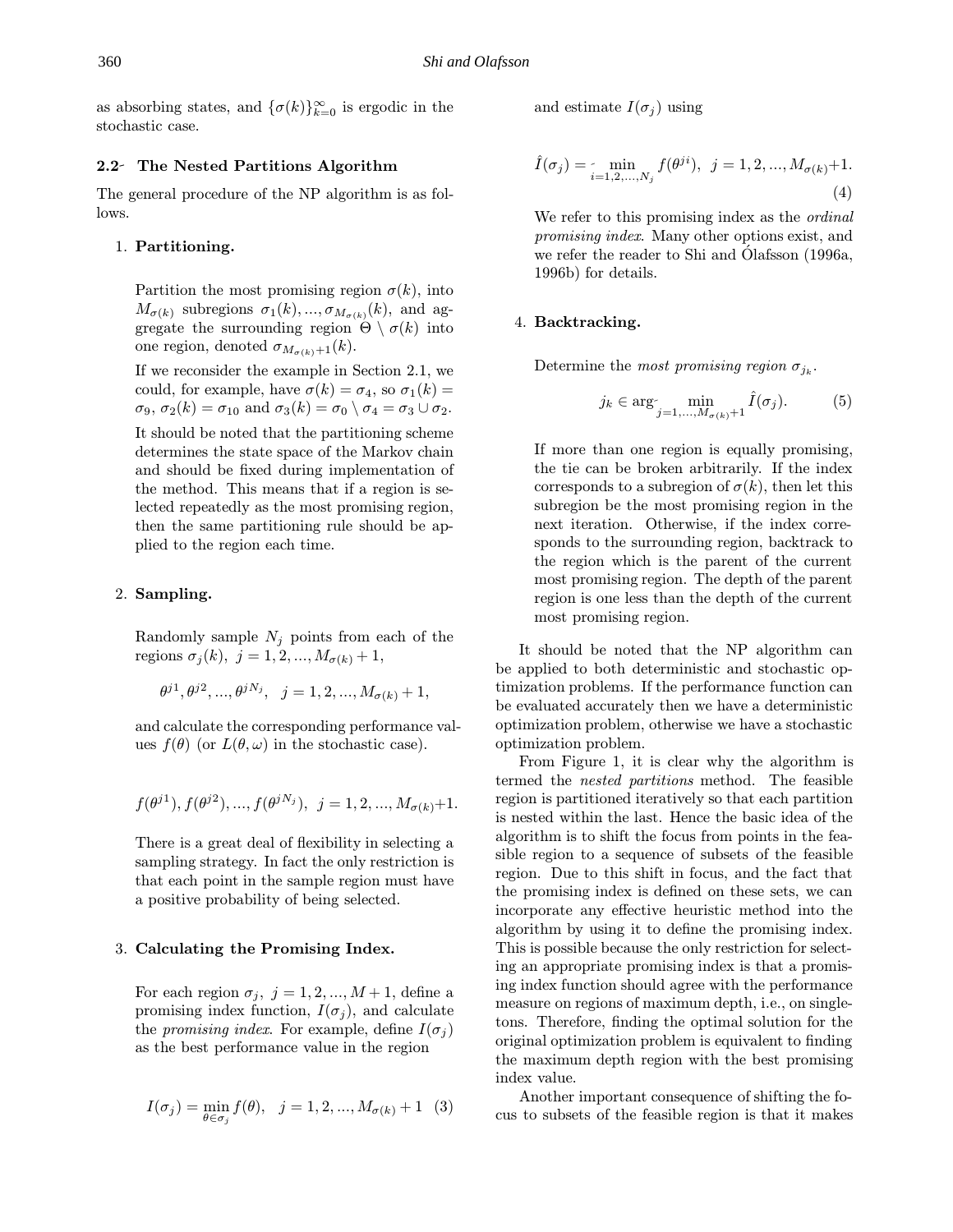the NP method highly compatible with parallel computer structures. Each subregion can be treated independently and in parallel. Therefore, the algorithm can take maximum advantage of the available parallel resources. As high performance computing facilities become more available, this feature will become increasingly important.

The method described so far can be considered a generic algorithm capable of supporting different partitioning techniques, sampling methods, promising indices, and backtracking rules. In the following we demonstrate through examples how the NP method can be applied to combinatorial and finite stochastic optimization problems.

## 3 THE NP METHOD FOR COMBINATO-RIAL OPTIMIZATION

In this section we describe how the NP algorithm can be applied to a well-known combinatorial problem, namely the Traveling Salesman Problem (TSP). The TSP is one of the most prominent members in the rich set of combinatorial optimization problems (Lawler, Lenstra, Rinnooy, and Shmoys 1985; Reinelt 1992). Originally formulated as the problem of finding the shortest route for a traveling salesman to visit all of his customers, the problem has found many important applications such as routing robots through automatic warehouses, sending couriers to automatic teller machines, and drilling holes through printed circuit boards. The list of applications continues, making the TSP one of the most important combinatorial optimization problems.

#### 3.1- The Traveling Salesman Problem

As stated above, the TSP is the task of finding a route with the shortest possible length through a given set of cities. Formally, the problem consists of a number of cities, represented by vertices in a graph, and a number of connections, or edges, between the cities. Each edge is associated with a cost, which represents the cost of traveling between the two cities connected by the edge. The objective is to find the tour that passes through each city exactly once and returns to the starting point, such that the overall cost of traveling is minimized. Therefore, given a cost matrix  $C = (c_{ij})_{i,j=0,1,...,n}$ , where  $c_{ij}$  is the cost of going from city  $i$  to city  $j$ , the TSP problem can be stated mathematically as follows

$$
\min_{\theta \in \Theta} f(\theta) \equiv \min_{\theta \in \Theta} (c_{i_0 i_1} + c_{i_1 i_2} + \dots + c_{i_n i_1}), \quad (6)
$$

where  $\theta = (i_0, i_1, ..., i_n)$  is a permutation of  $\{0, 1, ..., n\}$ and  $\Theta$  is the set of all such permutations.



Figure 2: Generic Partitioning for the TSP

We assume the TSP is symmetric. This implies that  $c_{ij} = c_{ji}$ , that is, the cost of traveling from city i to city j is exactly the same as that from city j to city i for all cities i and  $i$ .

#### 3.2 Partitioning

To apply the NP algorithm to the TSP problem, we first consider how to partition the solution space into subregions. This must be done in such a way that they can be partitioned further until each subregion is a singleton. Although there are no further restrictions on the partitioning strategy, it determines the efficiency of the algorithm. If the partitioning is such that good solutions are clustered together, the NP algorithm quickly identifies a set of near optimal solutions. In this paper, we introduce one partitioning technique, namely generic partitioning. Other partitioning approaches can be found in Shi, Olafsson, and Sun (1997).

We present a generic way to partition the solution space. By this we mean a partitioning of the solution space that does not consider the objective function. Given  $n + 1$  cities, suppose we choose city 0 as the starting point and other cities are labeled as  $1, 2, \ldots, n$ . The whole solution space becomes all permutations of  $\{1, 2, ..., n\}$ . First, divide the solution space into  $n$  equal parts by fixing the first city on the tour to be one of 1, 2, ..., or n (note that  $M_{\sigma(0)} = n$ ). Then further partition each such subregion into  $n-1$ parts by fixing the second city as any of the remaining  $n - 1$  cities on the tour. This procedure can be repeated until all the cities on the tour are fixed. At this point the subregions are all singletons and the maximum depth is hence reached. Figure 2a illustrates this approach.

It should be noted that there exist many such partitions. For example, after choosing city 0 as the starting point, instead of fixing the first city on the tour, we could fix any i-th city on the tour to be one of cities  $1, 2, ..., n$  (see Figure 2b). This provides a completely different set of subregions.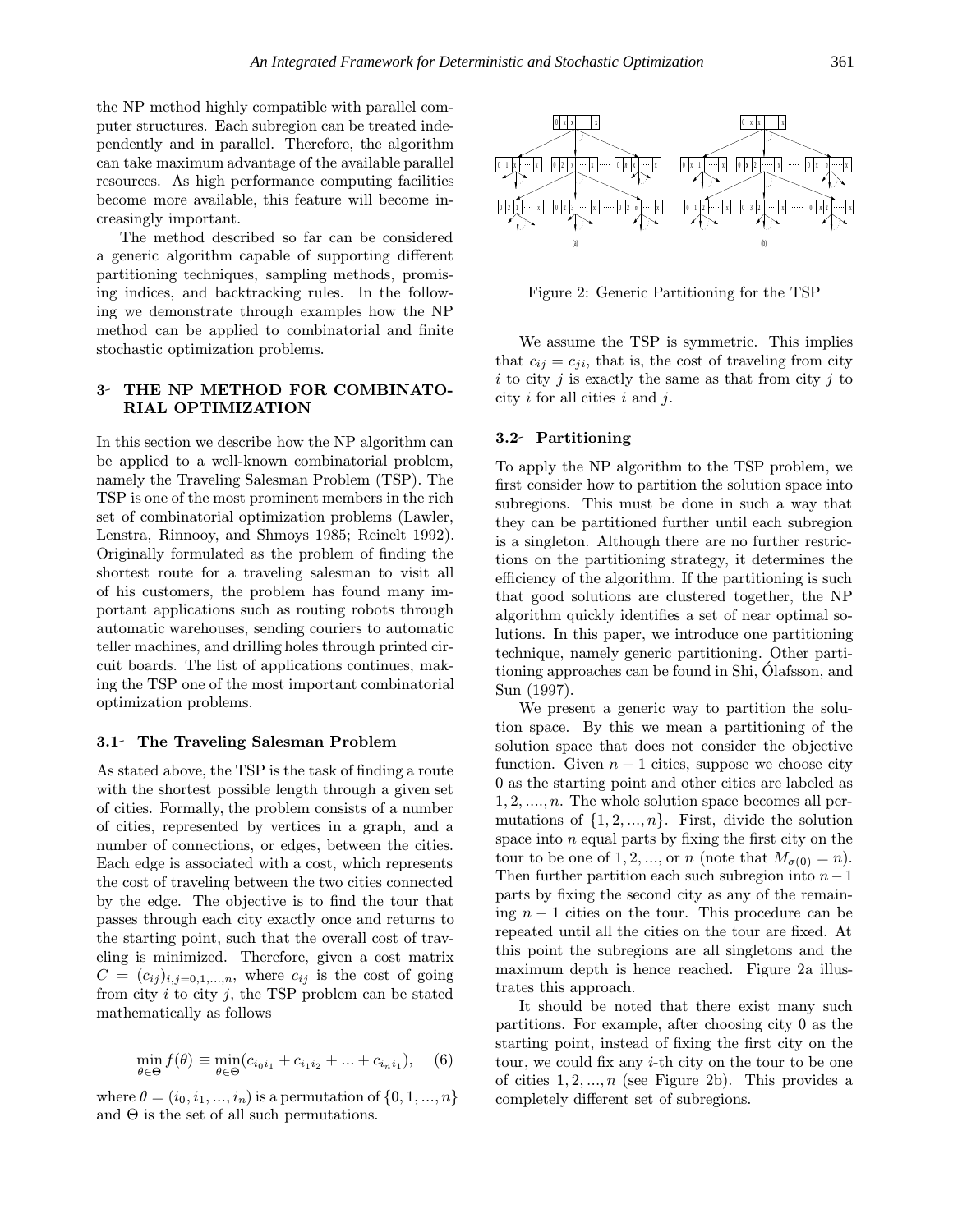The advantage of generic partitioning is that the search tree is completely predictable in general and is highly regular in terms of branching degrees and searching depths. Therefore, this type of partitions is ideal for parallel algorithms.

## 3.3 Random Sampling

Assume that generic partitioning is used (see Figure 2), and the current most promising region is of depth k. This means that the first  $k$  edges in the tour have been determined. Obtaining a sample from this region entails finding the  $n - k$  remaining edges. One approach would be simply to pick the edges consecutively, such that each feasible edge has equal probability of being picked. This corresponds to uniform sampling. However, this approach may not always give good results in practice. The intuitive reason is that uniform sampling considers only the solution space itself. To incorporate the objective function into the sampling, we present the following weighted sampling scheme.

Assume a current most promising region defined by the first  $k$  cities being fixed, that is, a sequence of vertices  $v_1, v_2, ..., v_k$  has been selected. The following algorithm then determines the remaining  $n - k$ vertices.

```
Given a constant p \in [0, 1].
for i = k + 1 : n do
  remark Given v_{i-1} determine v_ilet u be generated from U(0, 1).
  if u < p,
    let the next edge (v_{i-1}, v_i) be the lowest
         cost edge.
  else,
    let (v_{i-1}, v_i) be a random edge according
         to a uniform distribution.
  end
end
```
It should be noted that the case  $p = 1$  corresponds to a nearest neighbor search and the case  $p = 0$  corresponds to uniform sampling. For  $0 < p < 1$  it is a non-uniform sampling scheme that picks each feasible tour with a positive probability. Hence it is a valid sampling scheme for the NP method.

We call readers' attention to the fact that the weighted sampling scheme provides a new construction heuristic for the TSP, which as far as we know has not been previously reported in the literature.

#### 3.4 Calculating the Promising Index

After using the weighted sampling scheme to select  $N_i$  points from each subregion, we need to define the *promising index,*  $I(\sigma_j)$ , that will be used to determine the most promising region. There exist many potential candidates for the function (Shi, Olafsson, and Sun 1997). In this paper, we consider a promising index defined as follows.

Since the promising index function is defined on the set  $\Sigma$ , which is a collection of subsets, it is possible to incorporate many effective heuristic methods into the NP algorithm when the current subregion is not of maximum depth. That is, we can take the  $N_i$ sampling points as initial points and for each of these sampling points, perform a fixed number of improvements based on a given heuristic method. We define the promising index function as in (3) and estimate it as follows. Let  $H : \Theta \times \Sigma \to \Theta$  be a function that transforms a point  $\theta_0 \in \sigma$  into another point  $\theta_1 = H(\theta_0, \sigma) \in \sigma$ , by applying one or more iterations of some heuristic search method. The starting point of the search is  $\theta_0 \in \sigma$ , and the search is constrained to stay within  $\sigma \in \Sigma$ . Given this function, the estimated promising index may be defined as follows.

$$
\hat{I}(\sigma_j) = \min_{i=1,2,\dots,N_j} f(H(\theta^{ji}, \sigma_j)).\tag{7}
$$

To make this concrete, we can for example define  $H$  as  $m$  iterations of the well known 2-opt exchange heuristic (Reinelt 1992). Note that  $m = 0$  implies that no heuristic improvements are made and  $m \to \infty$ implies an exhaustive heuristic search.

## 3.5 Backtracking

The NP method provides great flexibility in selecting a backtracking rule. Perhaps the simplest rule is to always move to the immediate superregion of the current most promising region. However many other alternatives exist. For example, we could backtrack all the way to the entire feasible region, or to any region that is between the superregion and the entire feasible region. We can also consider the superregion of the best tour found in this iteration in the surrounding region.

To provide a systematic way for backtracking, we adopt the following approach in this paper. If the depth of current region is less than the maximum depth, then the algorithm backtracks to a superregion of the best solution found during this iteration. This superregion is determined such that it has less depth than the current region. For example, if the current most promising region is  $(i_0^*, i_1^*, ..., i_k^*, x, x, ..., x)$  and the best solution,  $(j_0^*, j_1^*, ..., j_n^*)$ , is found in the surrounding region, then the next most promising region is determined to be  $(j_0^*, j_1^*, ..., j_{k-h}^*, x, x, ..., x)$ . If the current region is at maximum depth, then the algo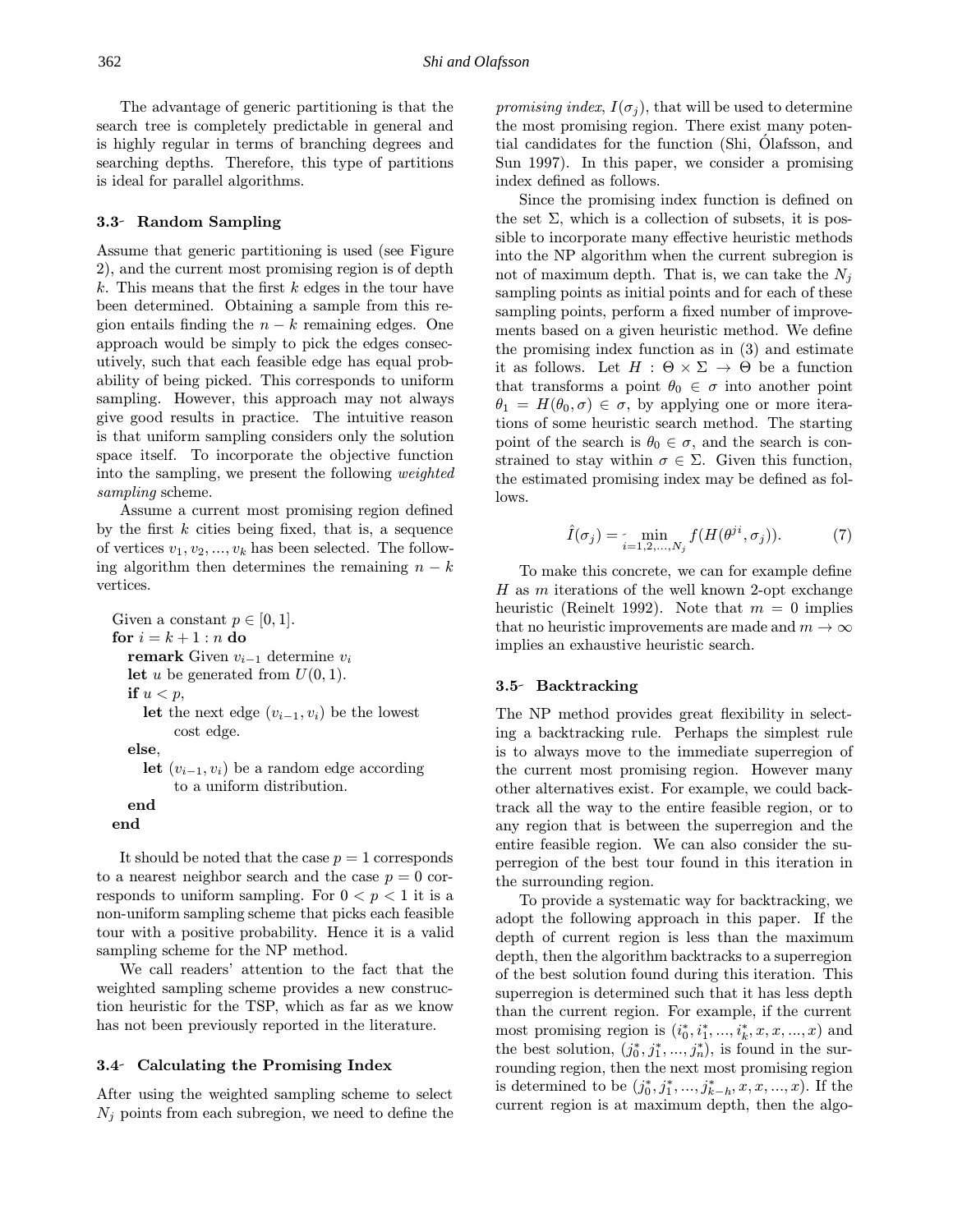rithm backtracks to a superregion of the best solution found in the current iteration. The superregion is determined by a predetermined depth  $h > 0$  as before. For example, if the current region is at the maximum depth and the best solution,  $(j_0^*, j_1^*, ..., j_n^*)$ , is found in the surrounding region, then the next most promising region is determined to be  $(j_0^*, j_1^*, ..., j_{n-h}^*, x, x, ..., x)$ .

The advantage of the abovementioned backtracking rule is that if the ancestor of a better solution has a higher probability of containing the optimal tour than the current promising region, the algorithm will quickly identify the subregion which contains the optimal solution.

# 3.6 Selecting the Initial Most Promising Region

When describing the generic NP method in Section 2, we assumed that the most promising region in iteration zero is the entire feasible region. This assumes that at iteration zero there is no knowledge available about where good solutions might be located. However, if such knowledge is available, the NP method can use any other valid region  $\sigma(0) \in \Sigma$  as the initial most promising region. The information leading to a specific initial region may for example come from previous numerical experience, but we can also go through an initialization phase to find such a region. In particular, for the TSP, we can use the nearest neighbor heuristic to quickly get a moderately good tour. This tour can then be truncated to any specific length  $k$ , and the valid region defined by these first k edges being fixed can be used as an initial most promising region.

As we can see, there exist many ways to select the initial most promising region. The advantage of using a subregion with  $k$  cities fixed on a tour as the initial most promising region is that such a region has only  $n - k$  subregions. Therefore, the computational effort will be less in the first iterations then if there were  $n$  subregions in the beginning. Our numerical experience shows that this approach may be efficient when a very limited computation budget is available  $(Shi, Olafsson, and Sun 1997).$ 

## 4 THE NP METHOD FOR STOCHASTIC FINITE OPTIMIZATION

In this section, we use a machine allocation problem (Frenk, Labbe, van Vliet, and Zhang 1994) to illustrate the NP method for stochastic finite optimization problems.

#### 4.1 Machine Allocation

A manufacturing system consists of N workstations and a total of M servers. There are several product types produced by the system. Products of each type arrive at the first workstation according to a certain distribution, and then follow a deterministic route through a subset of the workstations. The problem is to allocate the M servers to workstations in such a way that the total Work-in-Process (WIP) is minimized.

Mathematically, this problem can be formulated as follows.

$$
\min_{\theta \in \Theta} J(\theta) = \sum_{i=1}^{N} E[L_t(\theta, \omega)] \tag{8}
$$

s.t.

$$
1 \le \theta_j \le M + N - 1, \quad j = 1, ..., N,
$$
 (9)

$$
\sum_{j=1}^{N} \theta_j = M,\tag{10}
$$

where  $\Theta$  is a set of all feasible allocations,  $J(\theta)$  is the total average WIP,  $L_t(\theta, \omega)$  is the sample WIP for the  $i$ -th workstation when the  $t$  is the length of the sample path, and  $\omega$  represents the stochastic effects of the system.

#### 4.2 Partitioning

We consider two partitioning techniques. The first is generic and resembles the generic partitioning strategy for the TSP. The second builds on the generic partitioning approach, but incorporates information about the performance function. Hence, we refer to the second partitioning technique as knowledge-based partitioning.

#### 4.2.1 Generic Partitioning

We first partition the feasible region without considering its objective function. For the machine allocation problem there is a total of M servers and a minimum of one server that is allocated to each workstation. Hence, we can first divide this solution space into  $M - N + 1$  subregions by fixing the first workstation to have  $1, 2, ...,$  or  $M - N + 1$  servers. In the above terminology, this implies that  $\theta_1$  takes a fixed value in  $\{1, 2, ..., M-N+1\}$ . We can further partition each such subregion by fixing the second workstation to have any number of the remaining servers. This procedure can be repeated until all the servers are allocated to the workstations, i.e., the maximum depth is reached.

Generic partitioning focuses on the solution space only. Intuitively, it would seem that more efficient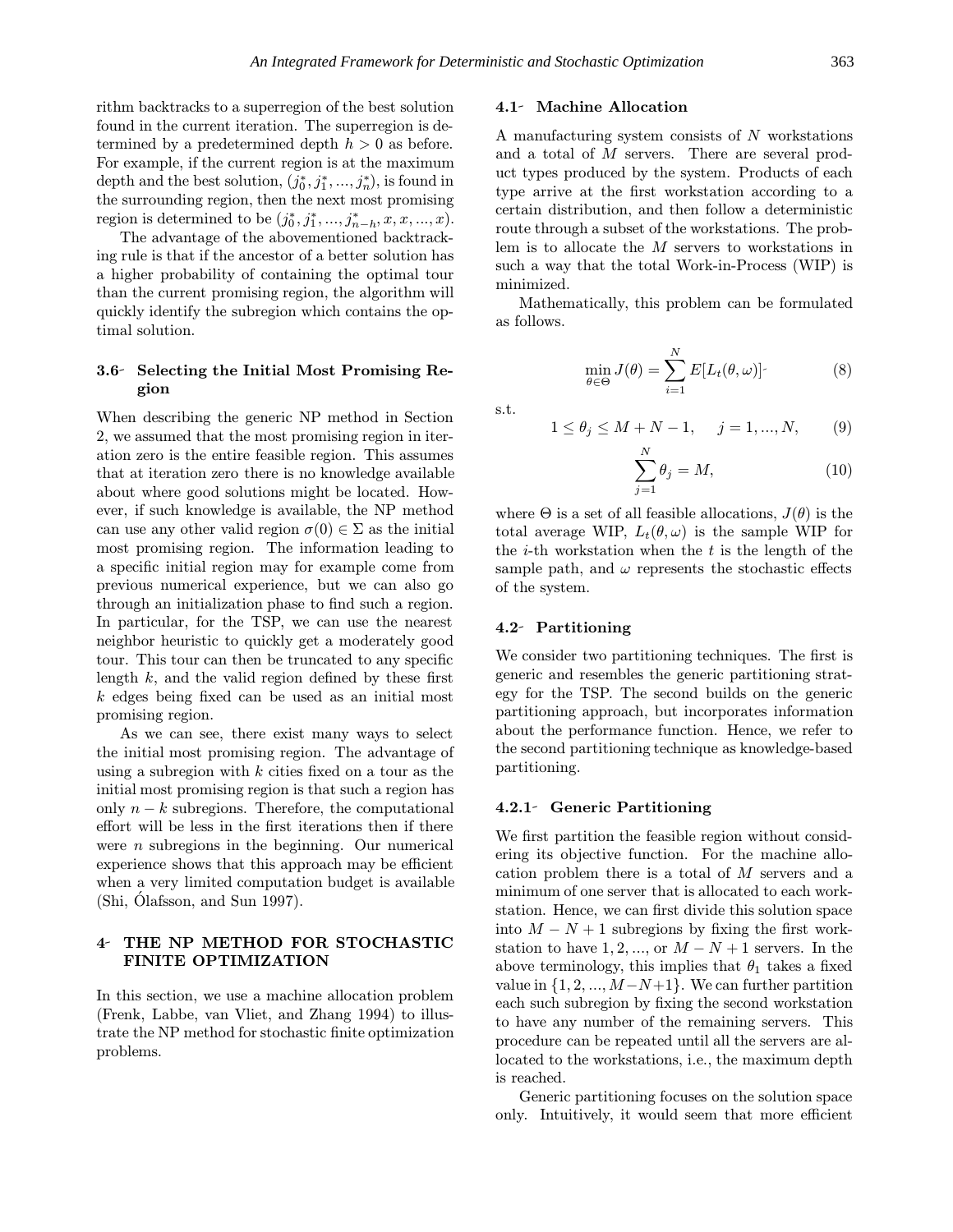partitions could be constructed if the objective function was considered. This is the second approach to partitioning that we consider.

## 4.2.2 Knowledge-Based Partitioning

The fact that generic partitioning does not consider the objective function may lead to difficulties in distinguishing between regions, and consequently the algorithm may not find any particular region to concentrate the computational effort. This has been our experience with some large combinatorial problems (Shi, Ólafsson, and Sun 1997). If the NP method is applied using generic partitioning, it may backtrack frequently and not settle down in a particular region. On the other hand, the NP method is likely to perform much better if good solutions tend to be clustered together for a given partitioning. To impose such structure, we provide the following partitioning scheme for the machine allocation example. First identify a bottleneck workstation and then divide the solution space into  $M - N + 1$  subregions by fixing the bottleneck workstation to have  $1, 2, ...,$  or  $M - N + 1$ servers. Each subregion can be partitioned further using the same approach.

Figure 3 illustrates this approach for a simple system with  $N = 4$  workstations and  $M = 10$  servers. Here the bottleneck workstation is workstation three, so that workstation is fixed in the first iteration. Notice, that by fixing this workstation first, there are more available servers to be allocated, and there is hence a higher probability of allocating a large number of servers to this station. Now, say that four servers have been allocated to the third workstation and that the first workstation is to be fixed in the second partitioning level (see Figure 3). Now, workstation one can get at most four servers, whereas the third workstation had the potential of getting up to seven servers. It is clear that the order in which the workstations are selected affects the probability distribution of how many servers they are allocated.

#### 4.3 Random Sampling

Recall that the only restriction for a valid random sampling scheme is that each point in a sampling region should have a positive probability to be selected. One approach would be to use uniform sampling scheme. Alternatively we can combine the uniform sampling with other techniques to generate new sample points. For example, we could use the following sampling scheme.

We first define a probability distribution for how many of the available servers will be assigned to the next workstation. Assume that the current num-



Figure 3: Knowledge-Based Partitioning

ber of available servers is  $M_a$ , then we can assign a probability,  $p_i = i / \sum_{l=1}^{M_a} l$  to assigning i servers to the next workstation. Thus, the workstations selected early will have a higher probability of getting more servers than the workstations selected when most of the servers may have been used up. In other words, the sampling distribution is skewed towards allocating many servers to workstations that are selected to be fixed early. To utilize this we assign a weight to each workstation. If the arrival rates,  $\lambda_i$ , at each workstation j are different, for example due to feedback rates, then we could assign a weight,  $w_j = \lambda_j / \sum_{l=k+1}^{N} \lambda_l$  to the *j*-th workstation. These weights determine the probability with which each workstation is selected to be next. Therefore, the workstation with the greatest arrival rate will be selected with maximum probability and will consequently be the most likely to receive many servers. This procedure can be repeated until all the workstations have been assigned resources.

## 4.4 Calculating the Promising Index

As we have discussed in Section 3.4, there are many ways to select the promising index. As before, we use the ordinal promising index.

$$
I(\sigma_j) = \min_{\theta \in \sigma_j} J(\theta), \ \ j = 1, 2, ..., M + 1.
$$

Let  $\hat{I}_t(\sigma_j, \omega)$  be an estimate of  $I(\sigma_j)$ , where t is the simulation time. Then  $\hat{I}_t(\sigma_j, \omega)$  can be defined as follows.

$$
\hat{I}_t(\sigma_j, \omega) = \min_{i=1,2,\dots,N_j} L_t(\theta_i^j, \omega), \ \ j = 1,2,\dots,M+1.
$$
\n(11)

Note that the estimated promising index function incorporates the sample performance  $L_t(\theta_i^j, \omega)$  directly. This implies that for every sample point, we need